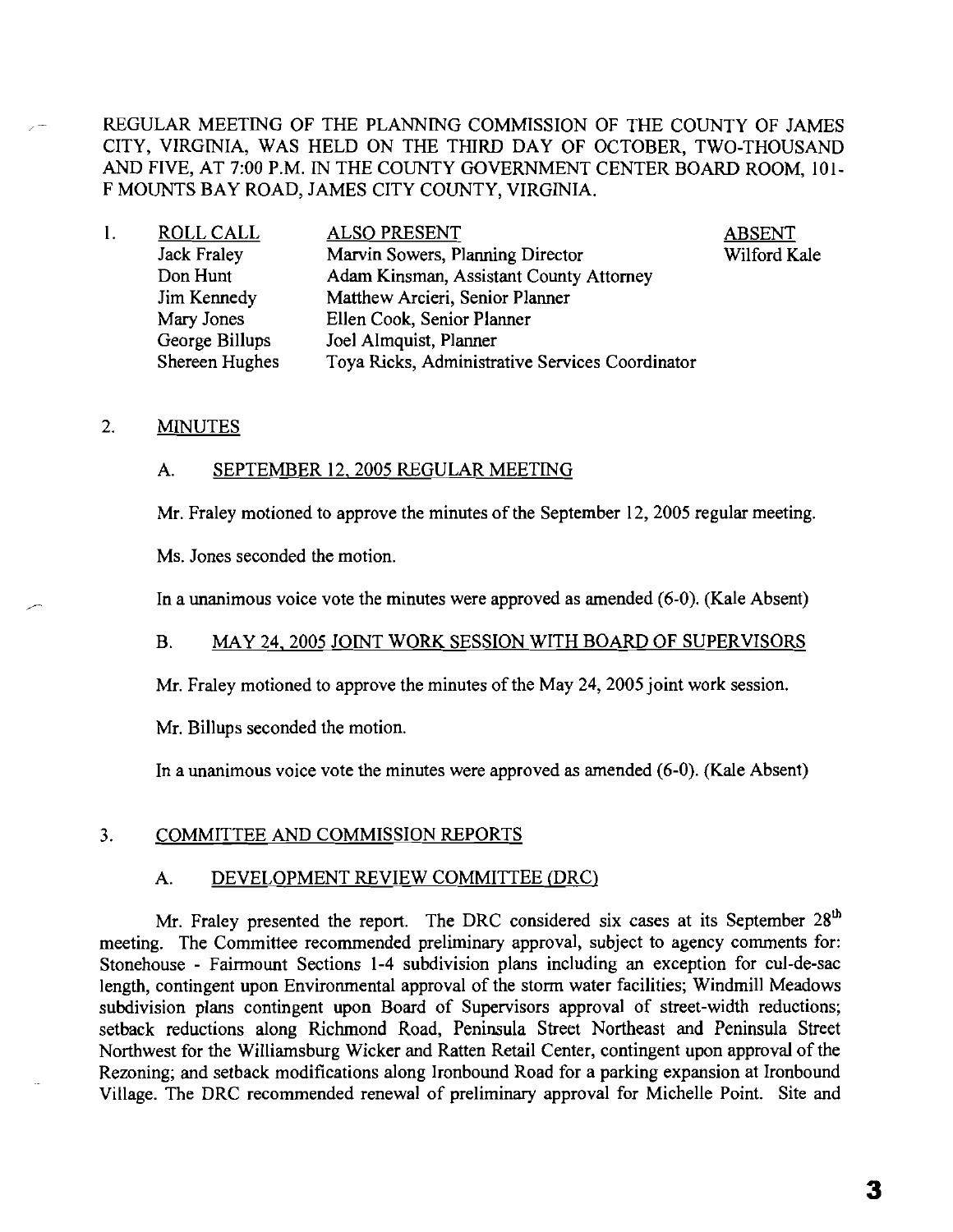subdivision plans for Colonial Heritage Phase 4 were deferred due to outstanding Environmental issues.

On September  $22^{nd}$  the DRC met for an expedited review of Green Mount DCB Storage Facility site plan and recommended preliminary approval, subject to agency comments.

Mr. Fraley said the voting for all the cases were unanimous.

Mr. Kennedy motioned to approve the DRC's report.

Ms. Jones seconded the motion.

In a unanimous voice vote the report was approved (6-0). (Kale Absent)

B. OTHER COMMITTEE REPORTS - None

## 4. PLANNING COMMISSION CONSIDERATION

## A. S-9I-04 MARYWOOD SUBDIVISION

Mr. Matthew Arcieri presented the staff report. He explained that the Board of Supervisors referred the case back to the Planning Commission to provide additional details on the reasons for denial and to identify modifications that would permit approval of the plan. Staff recommended the Commission refer the case to the Development Review Committee to address the Board's request.

Mr. Kennedy motioned to refer the case to the DRC.

Ms. Jones seconded the motion.

In a unanimous voice vote the case was referred to the DRC (6-0). (Kale Absent)

## B. ZO-6-05 INITIATING RESOLUTION - ZONING ORDINANCE AMENDMENT RETAIL SALES OF GARDENING SUPPLY ITEMS

Mr. Matthew Arcieri presented the report. He said a written request has been made to initiate consideration of a change to the A-1 Zoning Ordinance to permit the retail sales of garden supplies. Staff recommended adoption of the initiating resolution referring the matter to the Policy Committee for further study.

Mr. Billups clarified that Policy Committee members would receive notification of the meeting.

Mr. Arcieri agreed with Mr. Billups.

4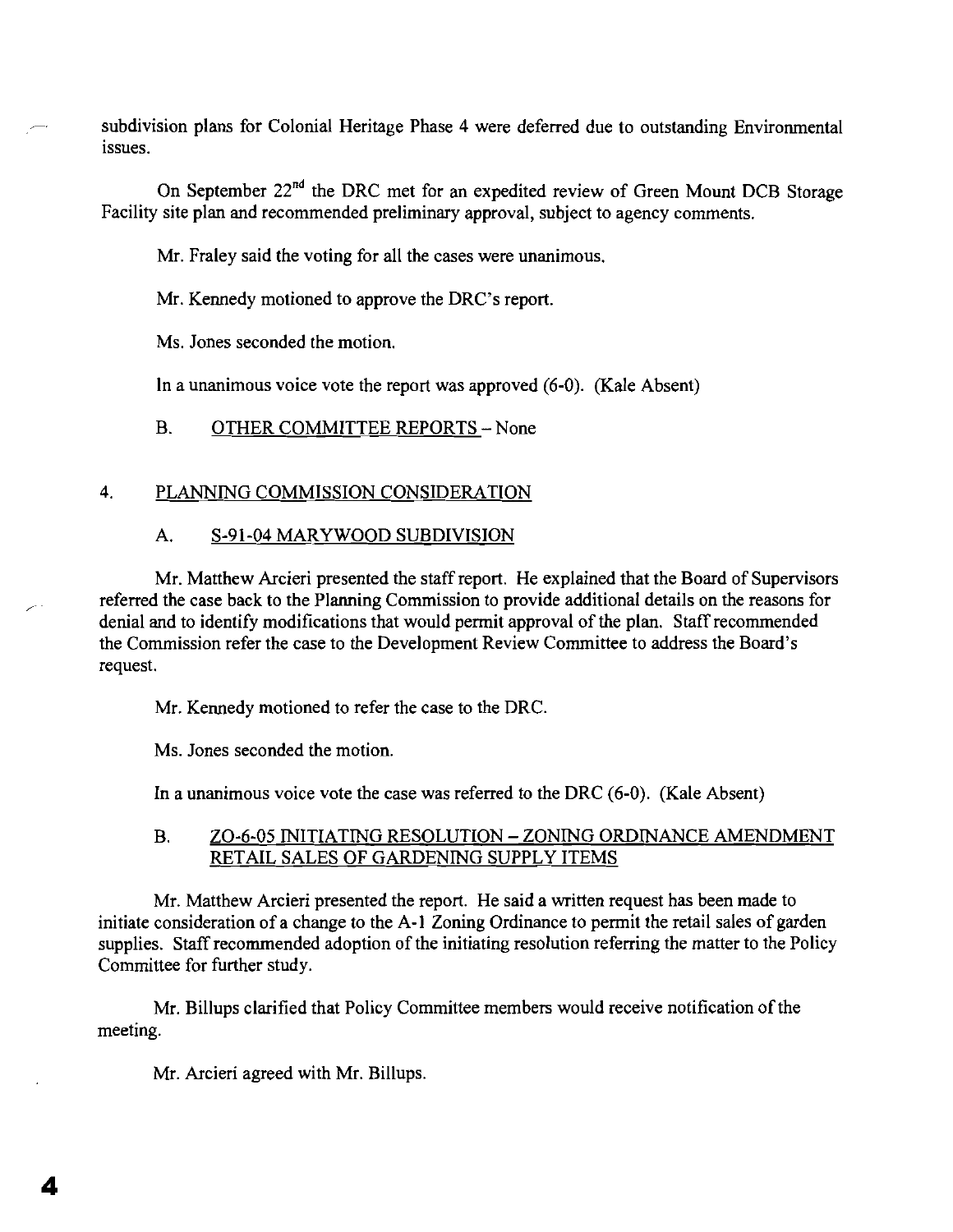Mr. Kennedy motioned to adopt the resolution.

Mr. Fraley seconded the motion.

In a unanimous voice vote the matter was referred to the Policy Committee (6-0). (Kale Absent)

## 5. PUBLIC HEARINGS

- A. Z-6-05/MP-4-05 WARHILL TRACT
- B. Z-12-05 TOANO BUSINESS CENTER<br>C. Z-13-05 VILLAGE AT TOANO
- C. Z-13-05 VILLAGE AT TOANO
- D. Z-14-05/MP-II-05 BURNT ORDINARY MP AMENDMENT
- E. Z-7-05/MP-5-05 JAMESTOWN RETREAT

Mr. Hunt stated that the applicants for items 5-A through 5-E requested deferral of those cases until the November 7, 2005 Planning Commission meeting.

Mr. Hunt opened the public hearing.

Hearing no requests to speak Mr. Hunt continued the public hearings to the November  $7<sup>th</sup>$ meeting.

## F. Z-S-05 WILLIAMSBURG WICKER AND RATTAN

Ms. Ellen Cook presented the staff report. Mr. James Peters has submitted an application to rezone 1.13 acres of land from B-1, General Business District and A-I, General Agricultural District to B-1, General Business District, with proffers. The applicant proposes approximately 8,200 square feet of retail space and approximately 4,500 square feet of storage warehouse in addition to the existing single-family detached house. The applicant has presented elements that address compatibility with the surrounding area and the Comprehensive Plan standards for Community Character Corridors and Areas. Stafffound the proposal generally consistent with the Low-Density Residential designation. On September 28<sup>th</sup> the DRC recommended approval of setback modifications contingent upon Planning Commission and Board of Supervisors approval ofthe rezoning. Staffrecommended approval ofthe application and voluntary proffers.

Mr. Billups asked if the Zoning Administrator had any comments regarding the setback modification request.

Ms. Cook said the Zoning Administrator was aware of the request. She said the DRC acted upon the recommendation of Staff.

Mr. Billups asked if the Zoning Administrator expressed any reservations.

Ms. Cook answered no.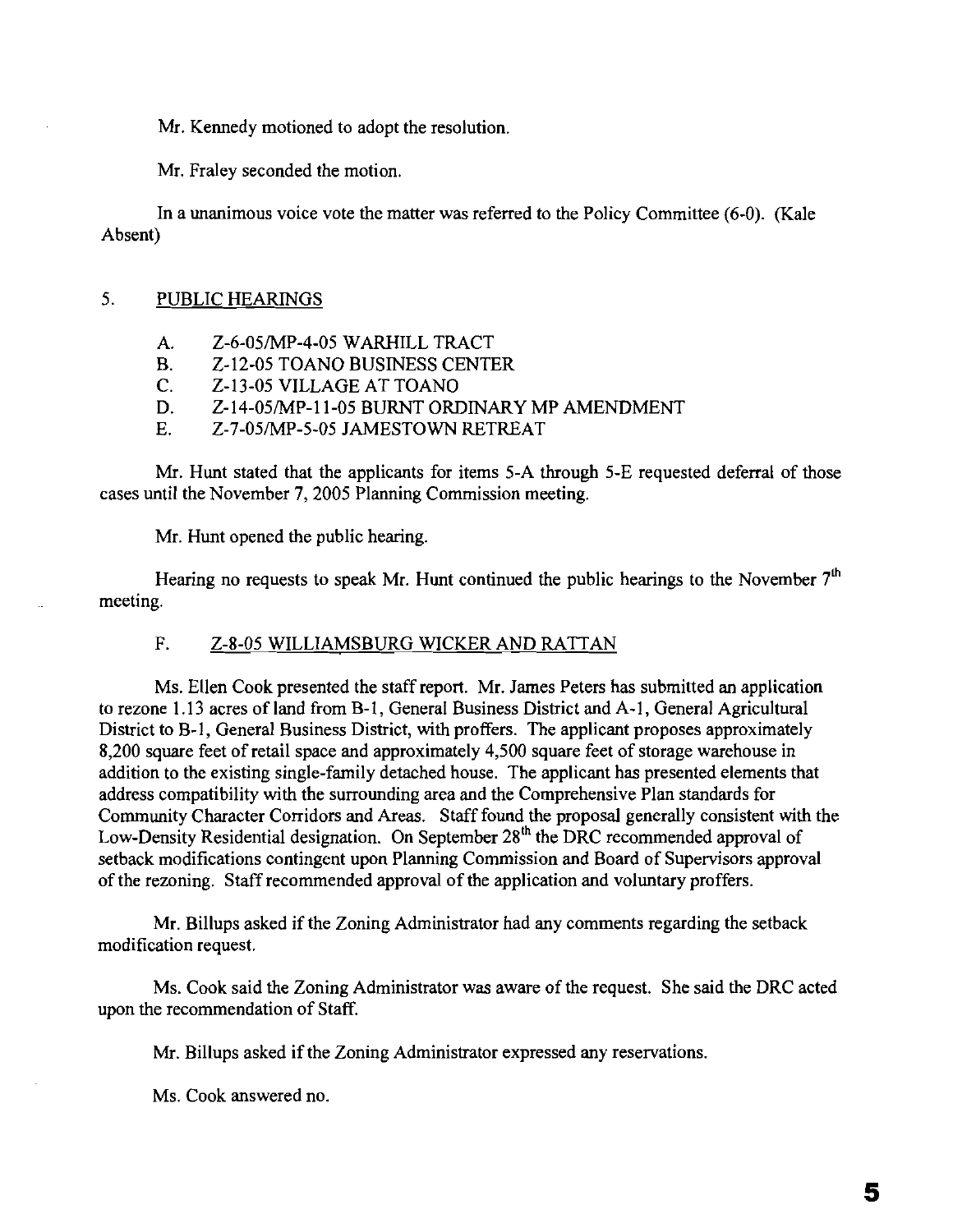Ms. Hughes asked about a landscape buffer to screen the adjacent residential properties.

Ms. Cook said the applicant would address that issue and that the landscape plan would be reviewed at the site plan phase.

Mr. Kennedy indicated that a number of the adjacent dwellings housed small businesses.

Ms. Cook said it was a mix of residential houses and small businesses.

Mr. Hunt opened the public hearing.

Mr. Vernon M. Geddy, III represented the applicant. He presented the cases giving background of the applicant's existing business located across the street from the parcel being considered. Mr. Geddy said the proposal offers significant enhancements to the existing zoning.

Mr. Kennedy asked if a drive-way would be constructed behind the building on Peninsula Street.

Mr. James Peters said the existing drive would be used.

Mr. Kennedy clarified that much of the traffic would come close to the existing building.

Mr. Geddy answered yes.

Mr. Kennedy asked if the existing building would remain open and utilize the parking across the street.

Mr. Geddy said yes.

Mr. Fraley stated that he felt the design was attractive. He asked why convenience stores were not proffered out.

Mr. Geddy stated that convenience stores would require a special use permit.

Hearing no other requests to speak Mr. Hunt closed the public hearing.

Mr. Kennedy motioned to approve the application. He stated that the current business is an asset to the Norge area.

Mr. Fraley seconded the motion. He also agreed with Mr. Kennedy.

Mr. Hunt said it would be an excellent addition to the community.

Ms. Jones agreed with Mr. Hunt's comments.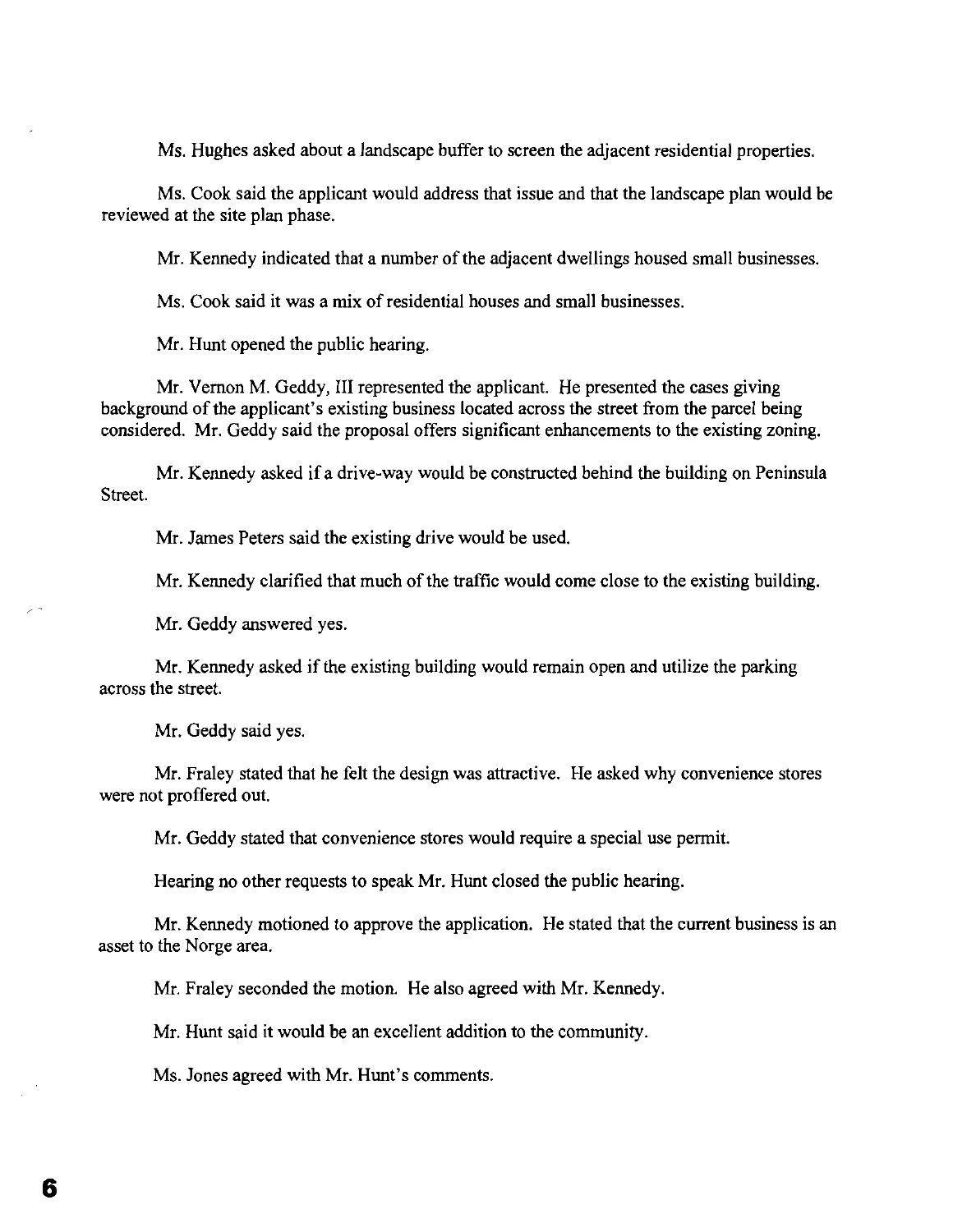In a unanimous roll call vote the application and conditions were recommended for approval (6-0). AYE: Hunt, Jones, Fraley, Hughes, Kennedy, Billups (6). NAY: (0). (Kale Absent)

#### G. MP-9-05/SUP-21-05 OLDE TOWNE TIMESHARES

Ms. Ellen Cook presented the staff report. Mr. Robert Anderson of McKinney and Company has applied to amend a previously approved special use permit. The previous SUP permitted a development of 365 timeshare units in a residential cluster. This amendment proposes the same number of timeshare units but makes some changes to the layout of the master plan requiring an SUP amendment. The major changes involved are as follows: the units are arranged in pods along a collector road rather than in a grid pattern, storm water management has changed from large centralized facilities to smaller, dispersed facilities, and the units have been grouped into four, six and eight unit buildings.

Mr. Hunt opened the public hearing.

Mr. Vernon M. Geddy, III represented the applicant. Mr. Geddy introduced the engineering firm. He made himself available for questions.

Mr. Billups asked if there were any downsides to exclusions of the wetlands and the curb and gutter.

Mr. Geddy stated that both changes offered environmental positives.

Hearing no other requests to speak Mr. Hunt closed the public hearing.

Mr. Kennedy motioned to approve the application.

In a unanimous roll call vote the application and conditions were recommended for approval (6-0). AYE: Hunt, Jones, Fraley, Hughes, Kennedy, Billups (6). NAY: (0). (Kale Absent)

#### H. SUP-28-05 NEW DAWN ASSISTED LIVING

Mr. Joel Almquist presented the staff report. Mr. Brian May has applied for an amendment to a previously approved special use permit allowing the construction of an assisted living facility in the R-8 Rural Residential and LB-Limited Business Zoning Districts. The proposed building is approximately 8,000 square feet larger then the current SUP allows. Staff recommended approval of the application and attached conditions.

Mr. Fraley asked if the time frame referred to in condition number one  $(1)$  of the staff recommendations had been removed.

Mr. Almquist said it would be removed prior to the Board of Supervisor's consideration of the case. He also confirmed that there would be no time limit.

7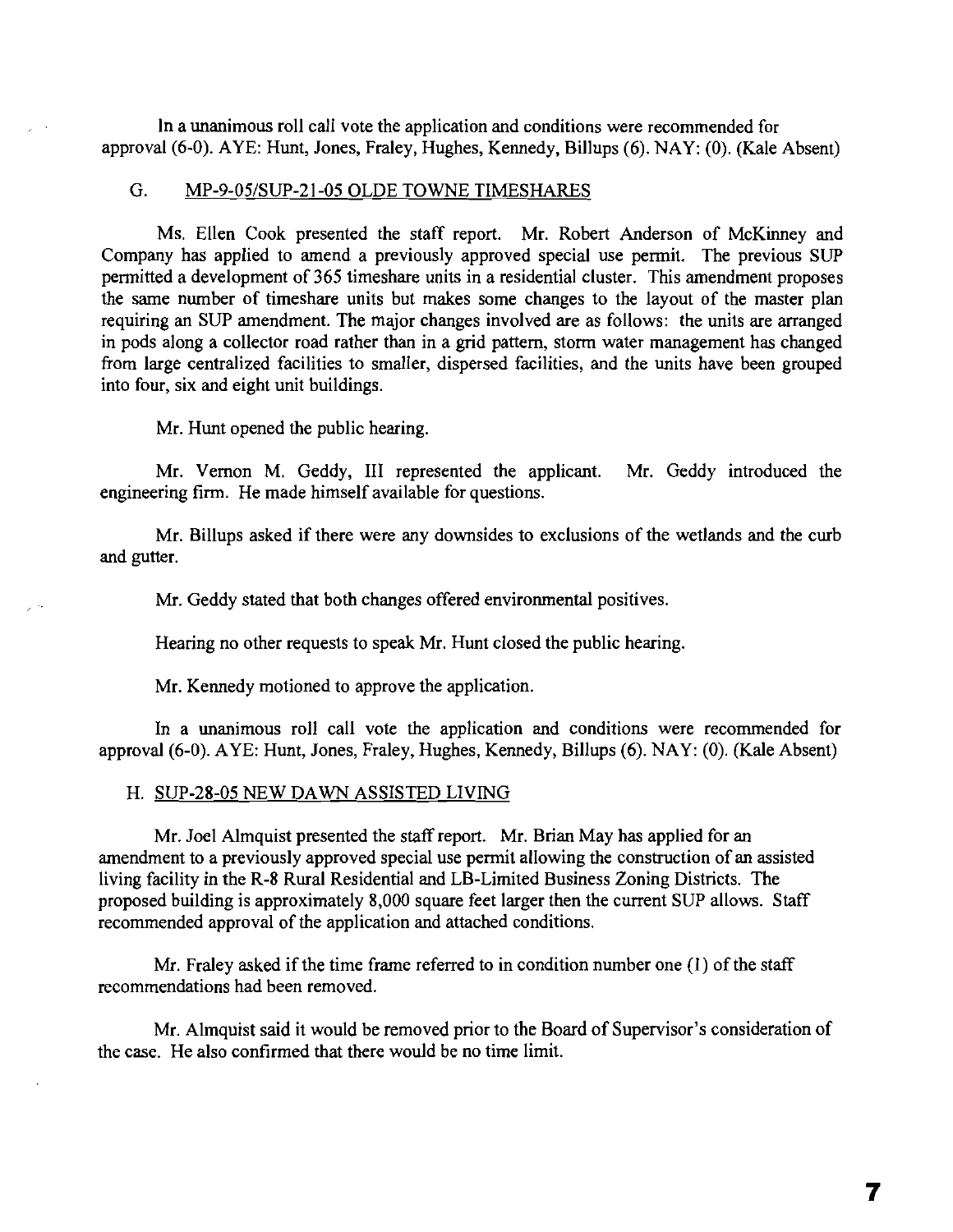Ms. Jones asked if the applicant proposed to build into the hillside due to the sloping topography.

Mr. Almquist referred the question to the applicant.

Ms. Hughes asked if it was permissible to have a perimeter fence in the buffer.

Mr. Almquist answered yes.

Mr. Hunt opened the public hearings.

Mr. Brian May, Dewberry and Davis represented the applicant. He stated that the housing would be gradually stair-stepped upwards to blend in with the slope.

Ms. Jones asked how the drainage would be addressed.

Mr. May said the drainage would be either channeled or piped to the BMP onsite.

Ms. Hughes stated that there appeared to be a dry intermittent stream and wetlands running through the site.

Mr. May said the possible stream and wetlands areas were being confirmed at this time.

Ms. Jones confirmed that the height of 35' included the chimney.

Mr. May confirmed that the chimney was included in the measurement.

Hearing no other requests to speak, Mr. Hunt closed the pubic hearings.

Mr. Kennedy motioned to recommend approval of the application and conditions as amended.

Ms. Jones seconded the motion.

In a unanimous roll call vote the application and amended conditions were recommended for approval (6-0). AYE: Hunt, Jones, Fraley, Hughes, Kennedy, Billups (6). NAY: (0). (Kale Absent)

## 6. PLANNING DIRECTOR'S REPORT

Mr. Marvin Sowers presented the report. He stated that the Rural Lands Study would begin with a Committee meeting on Wednesday, October  $5<sup>th</sup>$ .

Mr. Kennedy asked if the Rural Lands Committee formed several years ago had been disbanded.